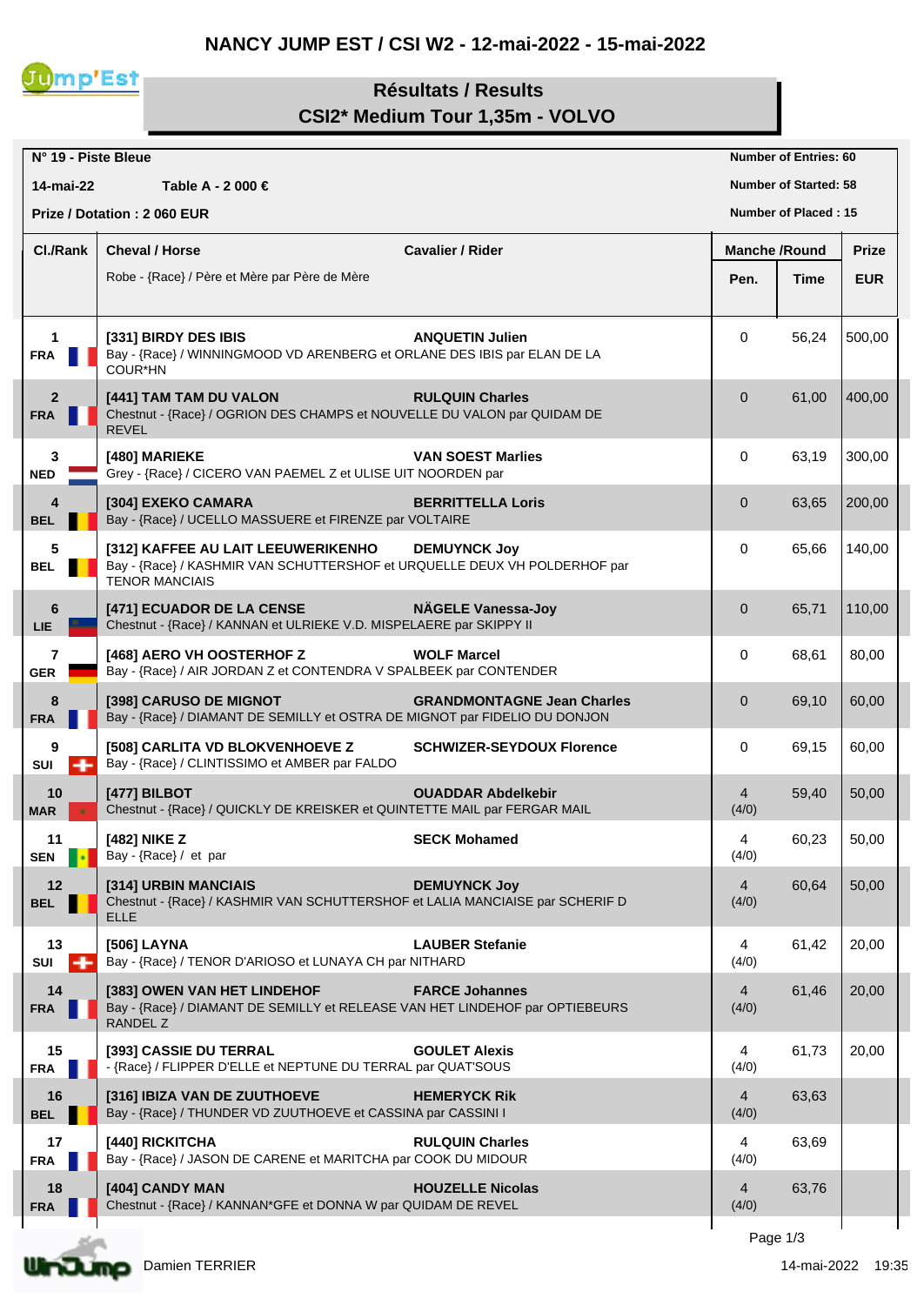| N° 19 - Piste Bleue |                       |                                                                                                                            | <b>Number of Entries: 60</b>  |                         |                              |              |
|---------------------|-----------------------|----------------------------------------------------------------------------------------------------------------------------|-------------------------------|-------------------------|------------------------------|--------------|
|                     | 14-mai-22             | Table A - 2 000 €                                                                                                          |                               |                         | <b>Number of Started: 58</b> |              |
|                     |                       |                                                                                                                            |                               | Number of Placed: 15    |                              |              |
|                     | Cl./Rank              | <b>Cheval / Horse</b>                                                                                                      | <b>Cavalier / Rider</b>       | <b>Manche /Round</b>    |                              | <b>Prize</b> |
|                     |                       | Robe - {Race} / Père et Mère par Père de Mère                                                                              |                               | Pen.                    | Time                         | <b>EUR</b>   |
|                     |                       |                                                                                                                            |                               |                         |                              |              |
|                     | 19<br><b>FRA</b>      | [380] TUTTI CHIANTI<br>Chestnut - {Race} / CARDERO et OSTEEN POWER par BALADIN D'AMOUR                                     | <b>EHRHART Fabien</b>         | 4<br>(4/0)              | 64,12                        |              |
|                     | 20<br><b>BEL</b>      | [309] AIMAR VAN HET POLDERHOF<br>Bay - {Race} / KASHMIR VAN SCHUTTERSHOF et BLEU DE TOI par CHATMAN                        | <b>DEMUYNCK Freddy</b>        | $\overline{4}$<br>(4/0) | 64,22                        |              |
|                     | 21<br><b>GER</b>      | [464] GRAFFITI 81<br>Chestnut - {Race} / GAVI 6 et LORIANA par LORDANOS                                                    | <b>KÖNEMANN Christoph</b>     | 4<br>(4/0)              | 64,28                        |              |
|                     | 22<br><b>SUI</b>      | [488] ECLAIR LANDE<br>Bay - {Race} / READY BOY DES FORETS et ATTA DES BRIMBELLES par                                       | <b>BRUTTIN Ines</b>           | $\overline{4}$<br>(4/0) | 64,75                        |              |
|                     | 23<br><b>FRA</b>      | [431] DIAPASON DE JARSAY<br>Grey - {Race} / QLASSIC BOIS MARGOT et TOSCA DE JARSAY par QUAPRICE<br><b>BOIMARGOT QUINCY</b> | <b>PETIOT Hugo</b>            | 4<br>(4/0)              | 65,14                        |              |
|                     | 24<br><b>ALG</b>      | [520] ORIGI VAN HET HELLEHOF<br>- {Race} / EMERALD VAN'T RUYTERSHOF et HADISE VAN HET HELLEHOF par NABAB DE<br><b>REVE</b> | <b>SMATI Anis</b>             | $\overline{4}$<br>(4/0) | 65,25                        |              |
|                     | 25<br><b>FRA</b>      | [361] DALOUBET MANCIAIS<br>Chestnut - {Race} / BALOUBET DU ROUET et KARTO MANCIAISE par FIRST BRIDE                        | <b>COZIEN Apolline</b>        | 4<br>(4/0)              | 65,63                        |              |
|                     | 26<br><b>FRA</b>      | [420] ELOISE DE CHALUSSE<br>Bay - {Race} / LUX Z et TINKA DE CHALUSSE par TINKA'S BOY                                      | <b>MACK Nathalie</b>          | $\overline{4}$<br>(4/0) | 65,65                        |              |
|                     | 27<br><b>BEL</b>      | [308] ORIANE DE LIBERSART<br>Bay - {Race} / VDL CARDENTO et DATSHA DE LIBERSART par VOLTAIRE                               | DE BRAEKELEER Lola            | 4<br>(4/0)              | 66,24                        |              |
|                     | 28<br><b>SUI</b>      | [486] GRAIN D'OR DE SAULIEU<br>Chestnut - {Race} / BAMAKO DE MUZE et PERLE D'OR DE SAULIEU par                             | <b>BRUNSCHWIG Pierre</b>      | $\overline{4}$<br>(4/0) | 66,84                        |              |
|                     | 29<br><b>FRA</b>      | [364] ODILJO<br>Bay - {Race} / JOOP 111 et DARLING V SPALBEEK Z par DARCO                                                  | DALLAMANO Julia               | 4<br>(4/0)              | 69,26                        |              |
|                     | 30<br><b>SUI</b><br>- | [501] JAGELLO D.W.<br>Bay - {Race} / ERCO VAN T ROOSAKKER et UNIBAB VH LAMBROECK par NABAB DE REVE                         | <b>KOLLER Patricia</b>        | $\overline{4}$<br>(4/0) | 70,29                        |              |
|                     | 31<br>LUX             | [474] KAPUKI Z<br>Black - {Race} / KANNAN et AMAGEDON par ATHLET Z                                                         | <b>HÄUSSLER Viktoria</b>      | 4<br>(4/0)              | 71,28                        |              |
|                     | 32<br><b>FRA</b>      | [447] SANCHO 492<br>Bay - {Race} / SANDRO BOY et KURFUERSTIN par LANDOR S                                                  | <b>SAINT CYR Louis Rafael</b> | $\overline{4}$<br>(4/0) | 72,38                        |              |
|                     | 33<br><b>USA</b>      | [515] BRUME BARBOTIERE<br>Bay - {Race} / CONRAD et SALSA BARBOTIERE par DOLLAR DU MURIER                                   | <b>PRUDENT Adam</b>           | 8<br>(8/0)              | 60,69                        |              |
|                     | 34<br><b>FRA</b>      | [411] CANAAN RUMEL<br>Chestnut - {Race} / KANNAN*GFE et TOP TEN RUMEL par FOR PLEASURE                                     | <b>LE ROY Jeremy</b>          | 8<br>(8/0)              | 61,55                        |              |
|                     | 35<br><b>FRA</b>      | [387] ARIKA H<br>Grey - {Race} / CLARIMO et FLOCKE II par CORIOLAN                                                         | <b>FRAULOB Laurie</b>         | 8<br>(8/0)              | 61,78                        |              |
|                     | 36<br>-<br><b>SUI</b> | [489] JOINT VENTURE TN<br>Chestnut - {Race} / KANNAN et FLEUR VAN DE NOORDHEUVEL par HEARTBREAKER                          | <b>BRUTTIN Ines</b>           | 8<br>(8/0)              | 64,32                        |              |
|                     | 37<br><b>FRA</b>      | [332] CARAT DE WYL<br>Bay - {Race} / NIAGARA D'ELLE et RAPHIA PIERREVILLE par GUEPARD DE BREKKA                            | <b>ANQUETIN Julien</b>        | 8<br>(8/0)              | 66,38                        |              |
|                     | 38<br><b>ESP</b>      | [329] CASTOR HOY<br>Bay - {Race} / LITCHI HOY et OLGA HOY par DOLLAR DELA PIERRE                                           | <b>GONZALEZ HERRERA David</b> | 8<br>(8/0)              | 67,32                        |              |
|                     | 39<br><b>FRA</b>      | [432] VICI JEM LIBERTY<br>Other - {Race} / QUOOL DU BOIS MARGOT et DIXY DE LA BOSCRAI par PHOSPH'OR                        | <b>PETIOT Hugo</b>            | 8<br>(8/0)              | 67,77                        |              |
|                     |                       |                                                                                                                            |                               |                         |                              |              |